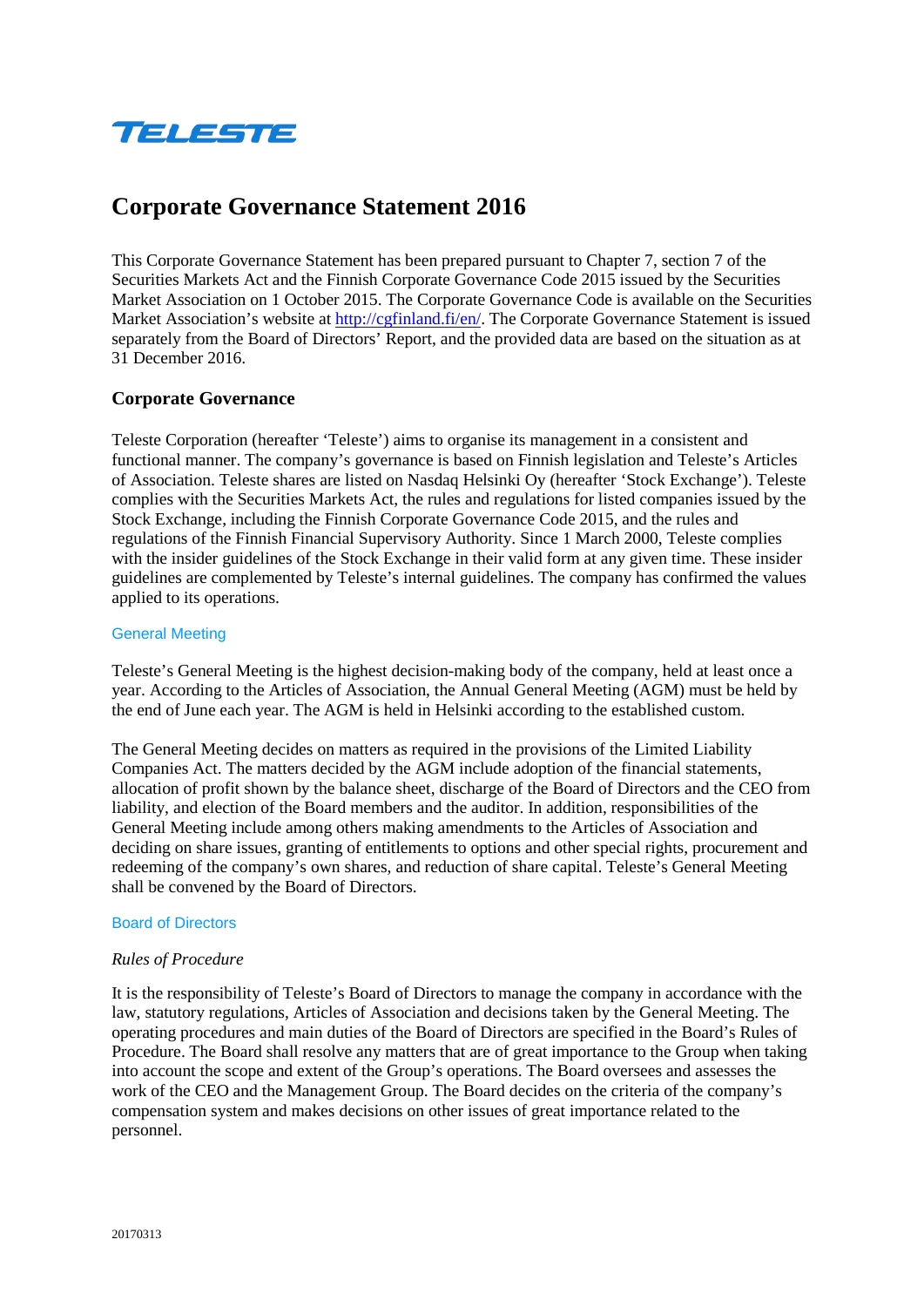According to the view of Teleste's Board of Directors, the work of the Board is carried out in the most efficient way without formation of specific committees, by involving the entire Board in the socalled committee work instead. The Board of Directors is also responsible for carrying out the duties of the Audit Committee.

The Board shall conduct an annual evaluation of its performance and working methods. The Board has adopted the Rules of Procedure, according to which the essential duties of the Board include the following:

• confirming the company's business strategy and revising it at regular intervals to ensure that it is kept up-to-date,

• approving annual budgets and supervising their implementation,

• deciding on individual major investments and divestments,

• reviewing and approving financial statements and interim reports,

• appointing the CEO and discharging them from their duties and specifying their responsibilities and terms and conditions of employment,

• deciding on incentive and bonus schemes for the management and personnel and, as necessary, presenting related proposals to the General Meeting,

• annually assessing the essential risks related to the company's operations and the management of such risks,

• confirming the company's values and policies.

## *Members of the Board of Directors*

According to the Articles of Association, the Annual General Meeting elects a minimum of three and maximum of eight Board members each year. Their term of office lasts until the end of the next Annual General Meeting. The Board shall elect a Chairman of the Board from among its members.

The Annual General Meeting held on 7 April 2016 elected the six persons specified below to Teleste's Board of Directors. Timo Miettinen was elected Chairman by the members of the Board.

Timo Miettinen, Chairman, b. 1955, M.Sc. (Eng.), Board professional, Board member since 2016 Pertti Ervi, member of the Board, b. 1957, B. Sc. (Eng.), independent consultant, Board member since 2009

Jannica Fagerholm, member of the Board, b. 1961, M.Sc. (Econ.), Signe and Ane Gyllenberg Foundation, Managing Director, Board member since 2013

Esa Harju, member of the Board, b. 1967, M.Sc. (Eng.), independent consultant, Board member since 2012; served as Board member until 23 November 2016 and was appointed member of Teleste's Management Group as of 1 December 2016

Timo Luukkainen, member of the Board, b. 1954, B.Sc. (Econ.), M.Sc. (Eng.), MBA, Board professional, Board member since 2016

Kai Telanne, member of the Board, b. 1964, M.Sc. (Econ.), Alma Media Corporation, CEO, Board member since 2008

The members of the Board are not employed by the company, and on the basis of assessment in accordance with the issued Finnish recommendations, they are independent of the company and its significant shareholders, with the exception of Chairman Timo Miettinen (served as Board member of EM Group Oy, a significant shareholder) and Board member Timo Luukkainen (served as the CEO of Ensto Oy until 3 April 2016). EM Group Oy, a significant shareholder of Teleste, was also a significant shareholder of Ensto Oy.

On 29 August 2016, Teleste announced in a stock exchange release that it had received a notification on the same date from Timo Miettinen, Chairman of Teleste's Board of Directors, concerning a change in the ownership of Teleste Corporation's shares: EM Group Oy's Board of Directors had signed draft terms of demerger concerning the division of EM Group Oy into three new acquiring companies. Of these companies, according to the draft terms of demerger, Tianta Oy would own EM Group Oy's current holding of approximately 23.23 per cent in Teleste Corporation, and the objective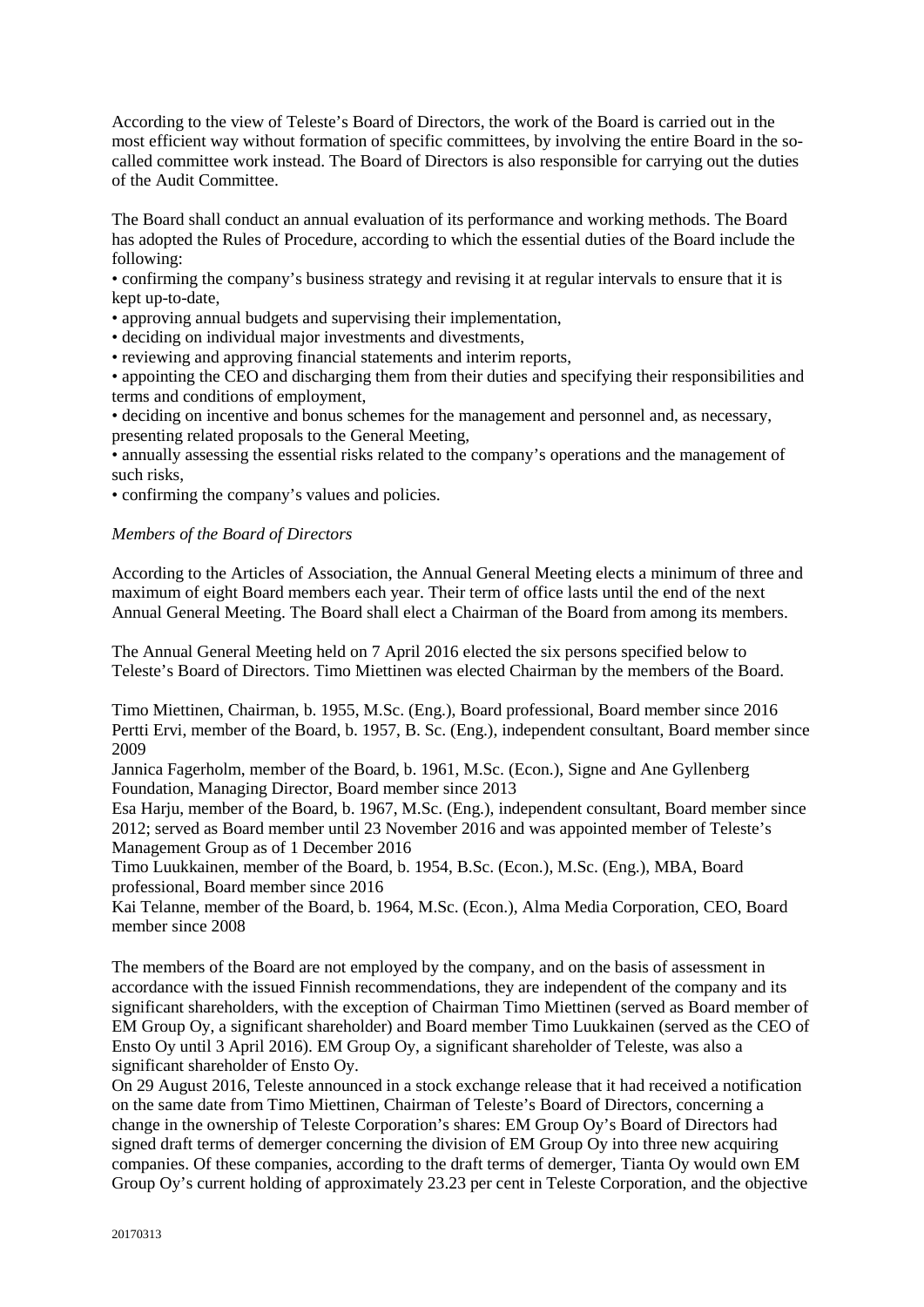was to register the implementation of the demerger on 1 January 2017. In connection with signing the draft terms of demerger, Timo Miettinen had agreed with other shareholders of EM Group Oy that the ownership of the acquiring companies would be rearranged after the demerger, so that Timo Miettinen would own 60 per cent of Tianta Oy ('Arrangement') and Tianta Oy would come under his control. The implementation of the Arrangement was still conditional upon settling its tax treatment, among other things. On 2 January 2017, Teleste announced in a stock exchange release that it had received a notification from Timo Miettinen, Chairman of Teleste's Board of Directors, on the same date, stating that EM Group Oy has demerged into three new companies through a full demerger, the ownership in Teleste Corporation of EM Group Oy, now ceased as a result of the demerger, has been transferred to Tianta Oy as of 1 January 2017 in connection with the demerger, and Timo Miettinen has acquired a control over Tianta Oy (60% of its shares and voting rights).

On 31 December 2016, Board members and their controlled entities held shares in Teleste Corporation and other companies included in the Teleste Group as follows:

| corporation and other companies merate |               |
|----------------------------------------|---------------|
| Timo Miettinen                         | 1,831 shares  |
| Pertti Ervi                            | 13,697 shares |
| Jannica Fagerholm                      | 8,173 shares  |
| Timo Luukkainen                        | 1,282 shares  |
| Kai Telanne                            | 19,693 shares |

On 31 December 2016, Board members or their controlled entities held no share-based entitlements in Teleste Corporation or other companies included in the Teleste Group.

In 2016, Teleste's Board of Directors held 10 meetings.

The Board members attended the meetings as follows:

| 2/2   | (Board member until 7 April 2016)     |
|-------|---------------------------------------|
| 8/8   | (Board member from 7 April 2016)      |
| 10/10 |                                       |
| 10/10 |                                       |
| 8/8   | (Board member until 23 November 2016) |
| 8/8   | (Board member from 7 April 2016)      |
| 10/10 |                                       |
| 2/2   | (Board member until 7 April 2016)     |
|       |                                       |

In addition to the Board members, meetings of the Board were attended by the CEO, the Deputy CEO, the CFO, and other persons who were specifically invited as necessary.

#### *Principles concerning diversity of the Board of Directors*

Teleste has established principles concerning the diversity of the Board of Directors, taking into account the extent of the company's business and the needs related to its phase of development. Teleste's Board of Directors adopted the diversity principles concerning the Board of Directors on 10 August 2016.

It is in the interests of Teleste and its shareholders that Teleste's Board of Directors is composed of people with different educational and professional backgrounds and international experience, and that Board members have complementary expertise and knowledge in different topics, such as Teleste's field of business and the related technologies, risk management and international sales and marketing. Teleste's objective is that both genders are represented in the Board of Directors.

Teleste does not have a separate nomination committee. According to the normal procedure, the major shareholders prepare a proposal to the General Meeting on the composition of Teleste's Board of Directors, and the proposal is sent to Teleste for information.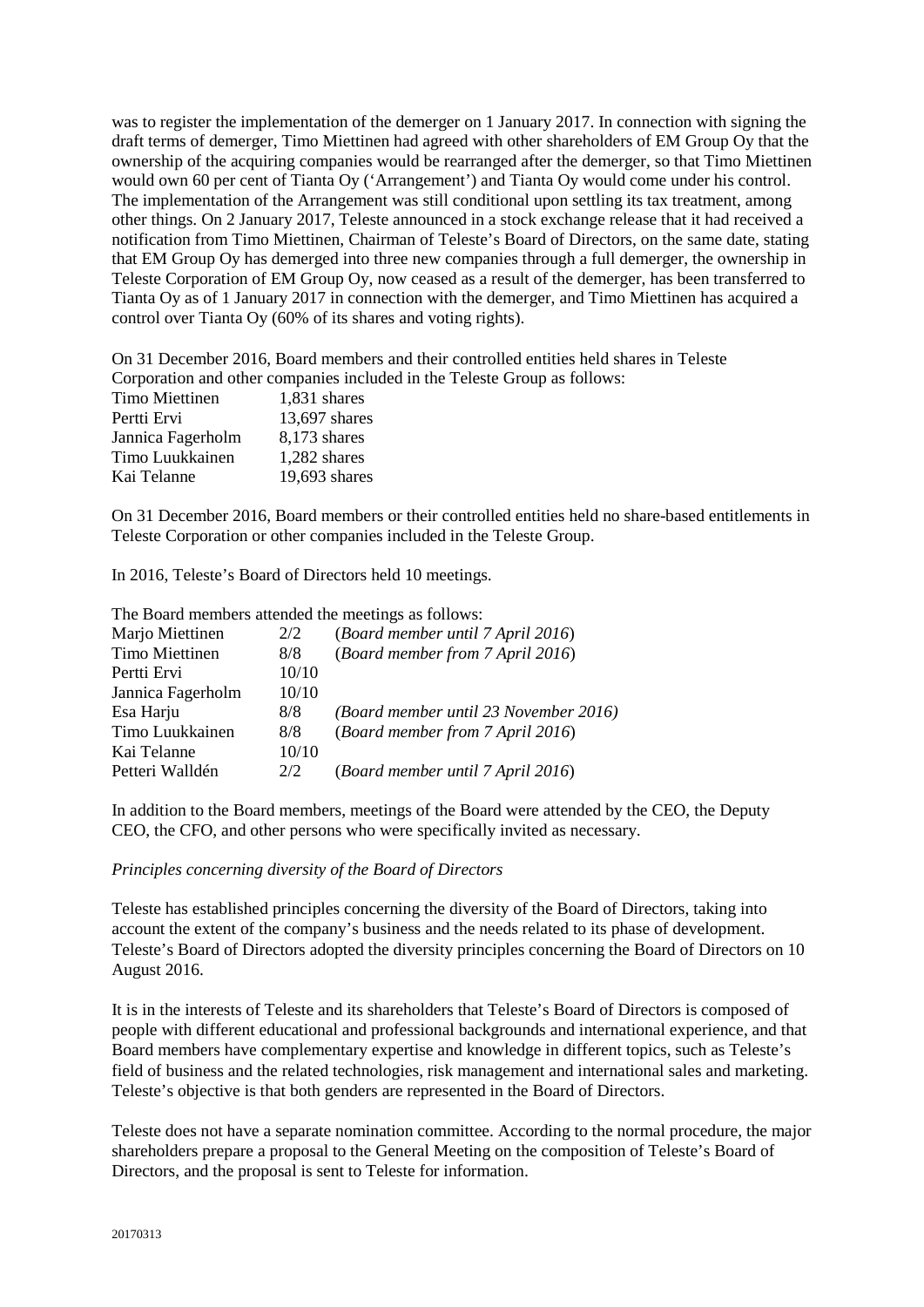The Annual General Meeting held on 7 April 2016 elected six members to the Board of Directors, five men and one woman. After the resignation of Esa Harju from the Board on 23 November 2016, the Board of Directors consisted of five members, four men and one woman. The Board members had a technical or business degree. Further, the other above factors and characteristics relevant to diversity were also represented in the Board of Directors in 2016.

## *Remuneration of Board members*

The Annual General Meeting decides on the remuneration of the members of the Board of Directors. The Annual General Meeting held on 7 April 2016 decided on the following remunerations for Board service until the next AGM: the Chairman of the Board will be paid EUR 40,000 a year and each member EUR 28,000 a year. Of the specified annual amount, 40 per cent will be used to purchase Teleste's shares for Board members, or, alternatively, the shares may be conveyed by using the own shares held by the company and the rest will be paid in cash.

Salaries, remuneration and fringe benefits paid to the Board of Directors in 2016 were as follows: Marjo Miettinen, EUR 0.00, including 0 Teleste shares (*member of the Board until 7 April 2016*) Timo Miettinen, EUR 40,000, including 1,831 Teleste shares (*member of the Board from 7 April 2016*)

Pertti Ervi, EUR 28,000, including 1,282 Teleste shares

Jannica Fagerholm, EUR 28,000, including 1,282 Teleste shares

Esa Harju, EUR 28,000, including 1,282 Teleste shares *(member of the Board until 23 November 2016)*

Timo Luukkainen, EUR 28,000, including 1,282 Teleste shares (*member of the Board from 7 April 2016*)

Kai Telanne, EUR 28,000, including 1,282 Teleste shares

Petteri Walldén, EUR 0.00, including 0 Teleste shares (*member of the Board until 7 April 2016*)

# President and CEO

The company's CEO is in charge of the Group's business operations and corporate governance in accordance with the law, Teleste's Articles of Association and the instructions and regulations issued by the Board.

The detailed terms of employment of the CEO are specified in a written contract approved by the Board of Directors. The CEO is not a member of Teleste's Board of Directors. Teleste's current President and CEO, Jukka Rinnevaara, b. 1961, M.Sc. (Econ.), started as CEO on 1 November 2002. The CEO is assisted by the Management Group.

The company's Board of Directors decides on the salary, remuneration and other benefits received by the CEO. Salary, remuneration and fringe benefits paid to Teleste's CEO in 2016 totalled EUR 578,821. In addition, there was an additional pension payment of EUR 79,707 in the financial year.

The contractual retirement age of CEO Jukka Rinnevaara is 60 years. Charges resulting from the additional voluntary pension scheme are included in the post-employment benefits. Pension liability of EUR 70,000 related to the additional pension scheme is included in Teleste's balance sheet.

The contract of CEO Rinnevaara specifies that his term of notice is six (6) months in case the CEO decides to withdraw, and eighteen (18) months should the contract be terminated by the company. Upon termination of the CEO's contract by the company, the CEO will be paid a compensation corresponding to eighteen (18) months of service without benefits.

# Management Group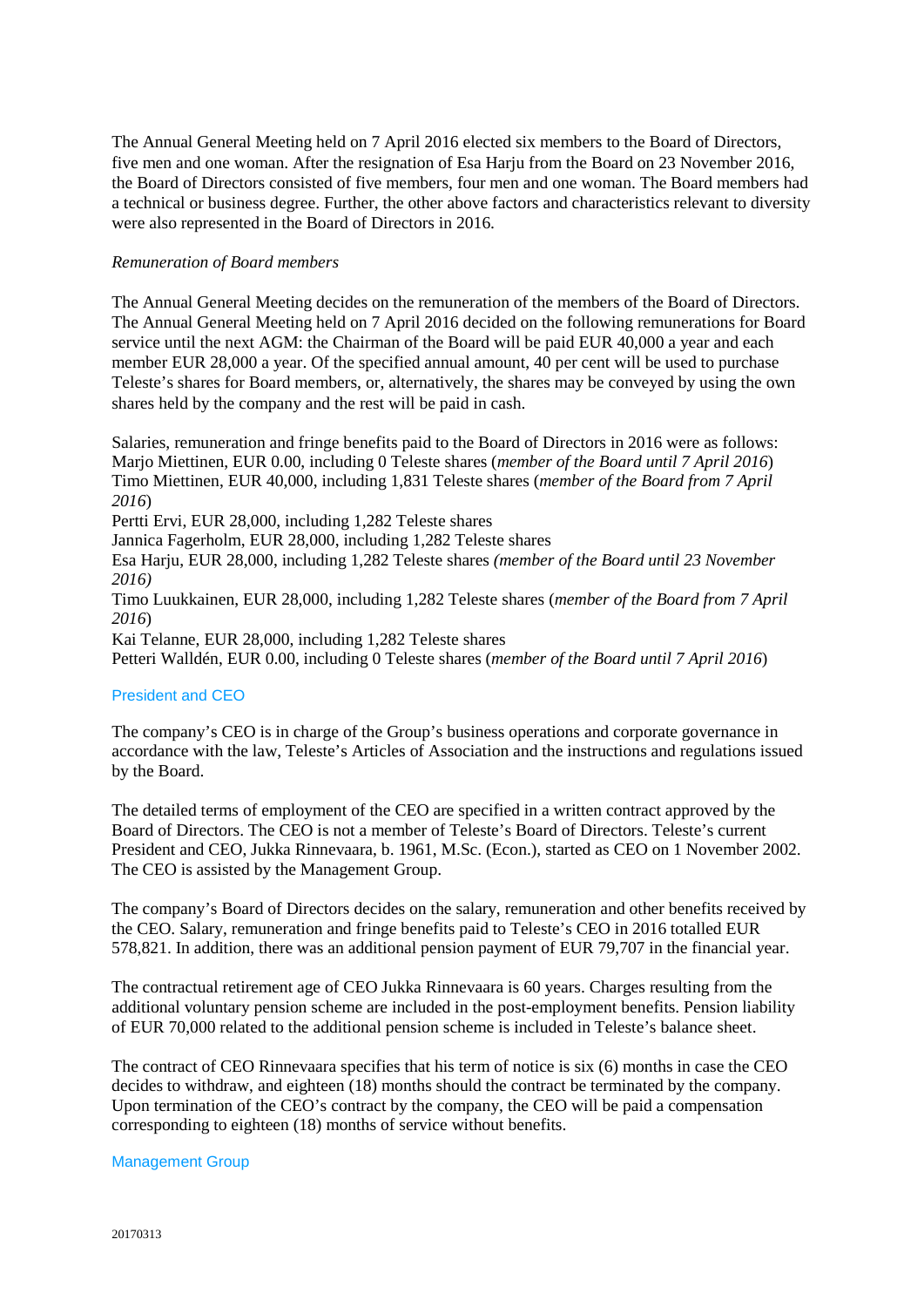On 31 December 2016, the Group's Management Group consisted of eight members including the CEO, to whom the members of the Management Group report. The members of the Management Group are directors representing Teleste's business areas and units and directors representing the Group management. The subsidiaries operate as part of the business areas. Teleste's Management Group is chaired by the CEO who reports to the Board of Directors. The Management Group has no authority under law or the Articles of Association.

On 31 December 2016, Teleste's Management Group consisted of the following members: Jukka Rinnevaara, born in 1961, M.Sc. (Econ.), CEO, is in charge of the Group's business operations and corporate governance in accordance with the law, Teleste's Articles of Association and the instructions and regulations issued by the Board

Johan Slotte, born in 1959, LL.M., EMBA, Deputy CEO, is in charge of the Germany, Austria and Switzerland areas, as well as the development and legal affairs related to Teleste Group's business operations

Juha Hyytiäinen, born in 1967, M.Sc. (Econ.), CFO, is in charge of Finance, HR and ICT Hanno Narjus, born in 1962, M.Sc. (Econ.), Senior Vice President in charge of Network Products business unit

Esa Harju, born in 1967, M.Sc. (Eng.), Senior Vice President in charge of Video Security and Information business unit

Andree Kang, born in 1964, Ph.D. (Eng.), Senior Vice President in charge of Network Services business area

Pasi Järvenpää, born in 1967, M.Sc. (Eng.), Senior Vice President in charge of Teleste's Research and Development

Markus Mattila, born in 1968, M.Sc. (Eng.), Senior Vice President in charge of Teleste's Operations

The Management Group handles the main issues related to managing the company, such as matters related to strategy, budgets, interim reports and acquisitions, and prepares investments for approval by the Board of Directors. As a rule, the Management Group meets once a month and at other times when necessary.

The Board of Directors decides on the management's incentive and remuneration systems on the basis of the CEO's proposal.

The salary of all Management Group members consists of a fixed basic salary and a performancebased bonus. The amount of performance-based bonus depends on the performance of the company and the business area in question, as well as the achievement of other key operative objectives.

The Management Group including the CEO has a group pension plan, according to which the retirement age of Management Group members is 60 years. The planned amount of pension is 60 per cent of the regular annual earnings paid in the four years preceding retirement. Pensions payable under the Employees' Pensions Act (TyEL) are taken into account in the calculation.

# **Incentive schemes and ownership by the management**

Management Group's shareholding and share-based entitlements

On 31 December 2016, Management Group members and their controlled entities held shares in Teleste Corporation and other companies included in the Teleste Group as follows:

| Jukka Rinnevaara | 95,415 shares   |                                                   |
|------------------|-----------------|---------------------------------------------------|
| Johan Slotte     | 5,457 shares    |                                                   |
| Juha Hyytiäinen  | 4,225 shares    |                                                   |
| Hanno Narjus     | 4,598 shares    |                                                   |
| Esa Harju        | $10,765$ shares |                                                   |
| Andree Kang      | 5,450 shares,   | controlled entity Infinity 2789 GmbH 7,550 shares |
| Pasi Järvenpää   | 4,226 shares    |                                                   |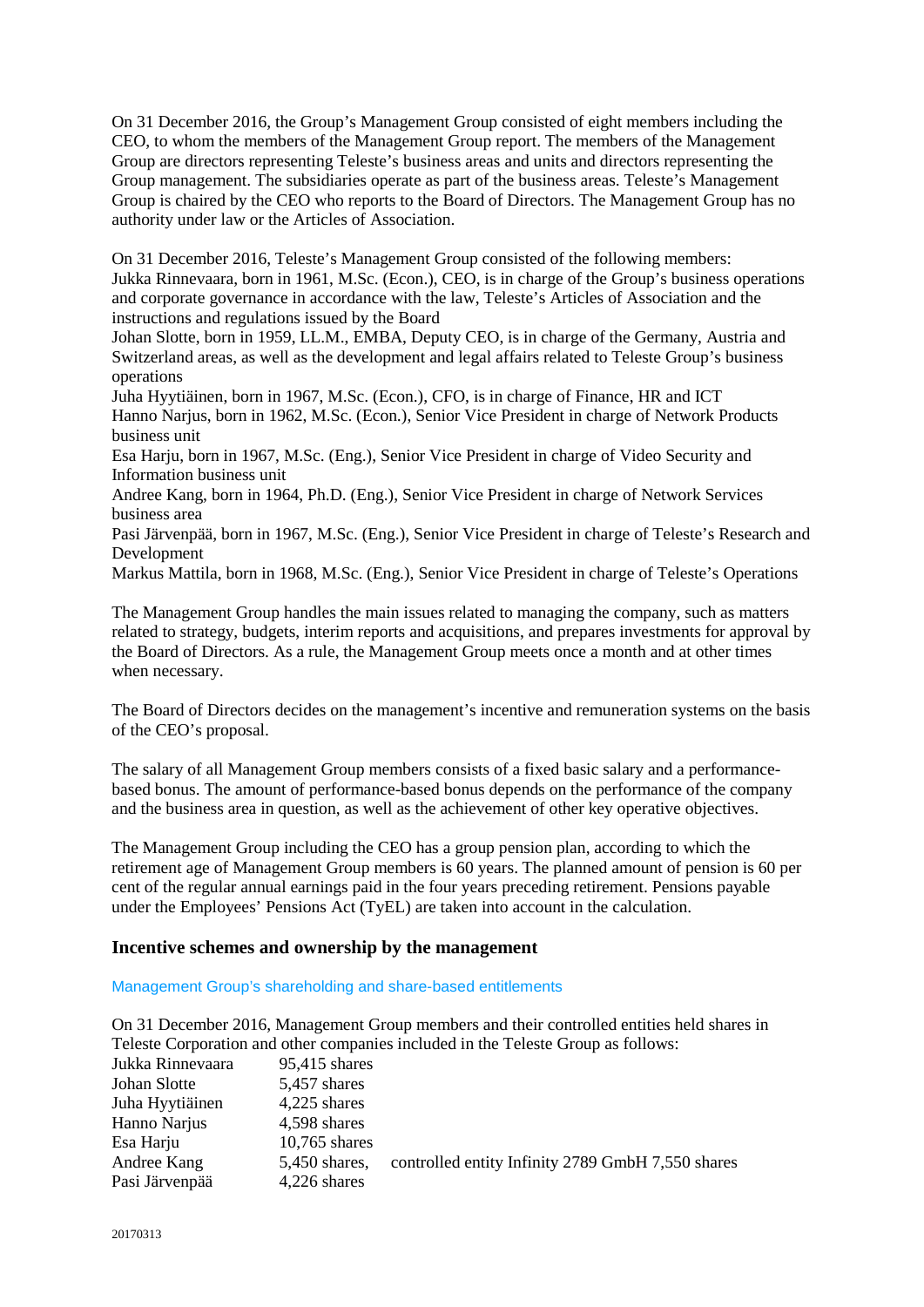Markus Mattila 5,747 shares

On 31 December 2016, Teleste did not have any running stock option programmes, and the CEO, the members of the Management Group or their controlled entities did not hold any Teleste options or other share-based entitlements.

For shareholdings of the CEO and Management Group members, see Notes section: the Related party transactions.

In 2016, Teleste was not involved in any related party transactions that would have been of material importance for Teleste and deviated from normal business or been carried out on other than ordinary market terms.

On 5 February 2015, Teleste's Board of Directors decided on the establishment of a new long-term share-based incentive programme to be offered to Teleste's key employees (hereafter 'LTI 2015'). The objective of LTI 2015 is to align the key employees' interests with those of Teleste's shareholders by creating a long-term equity interest for the key employees and, consequently, to increase the company's value in the long term and to drive a performance culture, retain key employees and offer the key employees a competitive compensation for excellent performance. LTI 2015 consists of three annually commencing plans with three main elements: an investment in Teleste shares that is required for a key employee to be included in the LTI 2015 programme; a matching share plan with a three-year vesting period based on the above investment; and a performance matching plan with a three-year performance period.

The commencement of each plan and the inclusion of eligible participants are subject to a specific approval by Teleste's Board of Directors.

The matching share plan includes the investment of an individual participant in Teleste's shares and the delivery of matching shares as a long-term incentive reward against the invested shares. After the three-year vesting period, the key employee receives one matching share for each invested share free of charge.

The performance matching plan includes a three-year performance period. The potential share rewards will be delivered if the performance targets set by the Board of Directors are attained. The performance criterion applied to the first and second plan alike is the total shareholder return (TSR) of Teleste's share in the three-year performance period. A precondition for an individual key employee's participation in the plan is the above mentioned investment in Teleste shares.

If all the eligible key employees participate in the plan by meeting the investment precondition, the aggregate number of matching shares that may be delivered on the basis of their investment is in maximum approximately 65,000 shares under the plan that commenced in 2015 and 53,600 shares under the plan that commenced in 2016; and the total number of shares that may be delivered under the performance matching plan is in maximum approximately 260,000 shares for the plan that commenced in 2015 and in maximum 214,400 shares for the plan that commenced in 2016. The above figures are gross figures before the deduction of the applicable taxes. The remaining net quantity is delivered to the participants as Teleste's shares.

The Board of Directors approved 37 key employees as eligible to participate in the first three-year plan of LTI 2015 and 42 key employees as eligible to participate in the second three-year plan of LTI 2015.

# **Auditing, revisions and remuneration of the auditor**

The term of office of Teleste's auditor expires at the closing of the first Annual General Meeting following the election.

On 7 April 2016, Teleste's AGM elected Authorised Public Accountants KPMG Oy Ab for the company's auditor. The principally responsible auditor is Petri Kettunen, APA.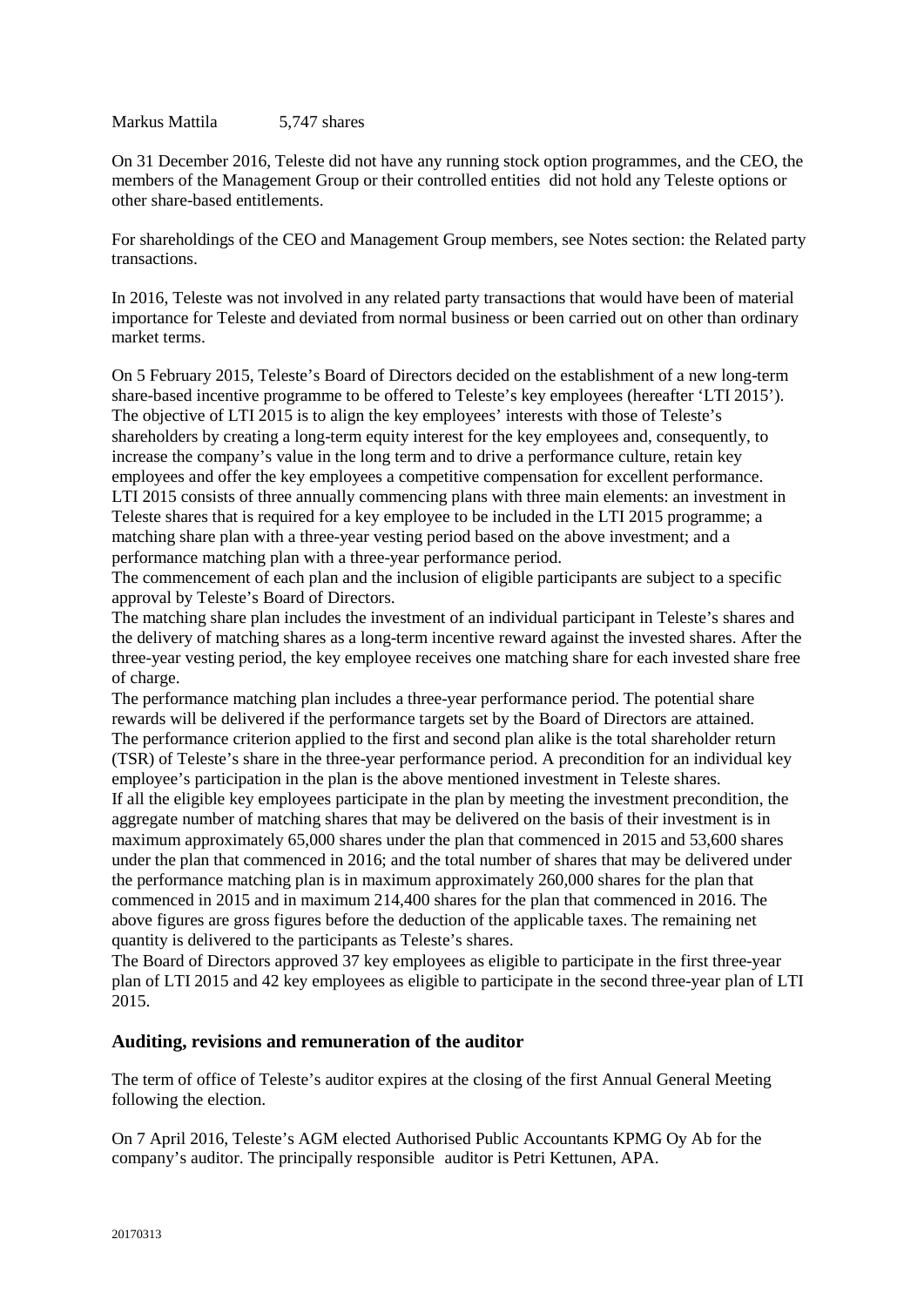In addition to their statutory duties, the auditors report their observations to Teleste Corporation's Board of Directors and attend at least one Board meeting each year.

In 2016, Teleste Group's auditing expenses totalled EUR 180,000, of which the amount of KPMG was EUR 168,000. In addition, units of KPMG have supplied Teleste Group companies with other consultation worth totalEUR 70,000 and other than KPMG auditors for EUR 31,000.

# **Insider management**

Since 1 March 2000, Teleste complies with the insider guidelines issued by the Board of Directors of Nasdaq Helsinki Oy in their valid form at any given time. These insider guidelines are complemented by the company's internal guidelines.

The Market Abuse Regulation ((EU) No. 596/2014, 'MAR') entered into force on 3 July 2016. As a result of the MAR, Teleste no longer has public insiders. The last date of updating the public insider register was 2 July 2016.

Teleste maintains a permanent insider register and project-specific insider lists prepared specifically for each project as needed. The permanent insider list includes the persons who are always up-to-date with all insider information concerning Teleste. There are no persons mentioned in the said insider list.

Project-specific insider list includes the persons who work for Teleste under an employment contract or other agreement and receive insider information concerning an individual project, as well as other persons to whom Teleste discloses insider information concerning an individual project. 'Project' refers to an identifiable arrangement or set of procedures which is being prepared at Teleste in strict confidence and which, when disclosed, could materially affect the value of Teleste's financial instrument. The CEO evaluates each case to determine whether an arrangement or a set of procedures is considered as a project.

The persons discharging managerial responsibilities at Teleste with the obligation to notify are Board members, CEO, Deputy CEO and CFO. They and persons closely associated with them have the obligation notify Teleste and the Finnish Financial Supervisory Authority of transactions conducted with Teleste's financial instruments. Teleste announces the transactions reported to it in a specific stock exchange release.

It is recommended for persons discharging managerial responsibilities at Teleste to time their trading activities with financial instruments issued by Teleste at such times that as accurate as possible information affecting the value of the share is available in the market.

The persons discharging managerial responsibilities at Teleste and anyone participating in the preparation of interim reports and/or financial statements are forbidden on their own account or on behalf of others, directly or indirectly, to trade with financial instruments issued by Teleste during the 'closed window' period, that is, for thirty (30) days prior to the publication of an interim report and financial statements. The persons participating in the preparation of interim reports and/or financial statements include the rest of Teleste's Management Group, the person in charge of investor relations and the controllers.

Teleste's insider administration supervises compliance with the insider guidelines and maintains insider lists as well as a list of persons discharging managerial responsibilities and persons closely associated with them. Teleste's Deputy CEO is in charge of insider issues.

People employed by Teleste may report suspected violations of rules and regulations concerning the financial markets through an independent channel within the company.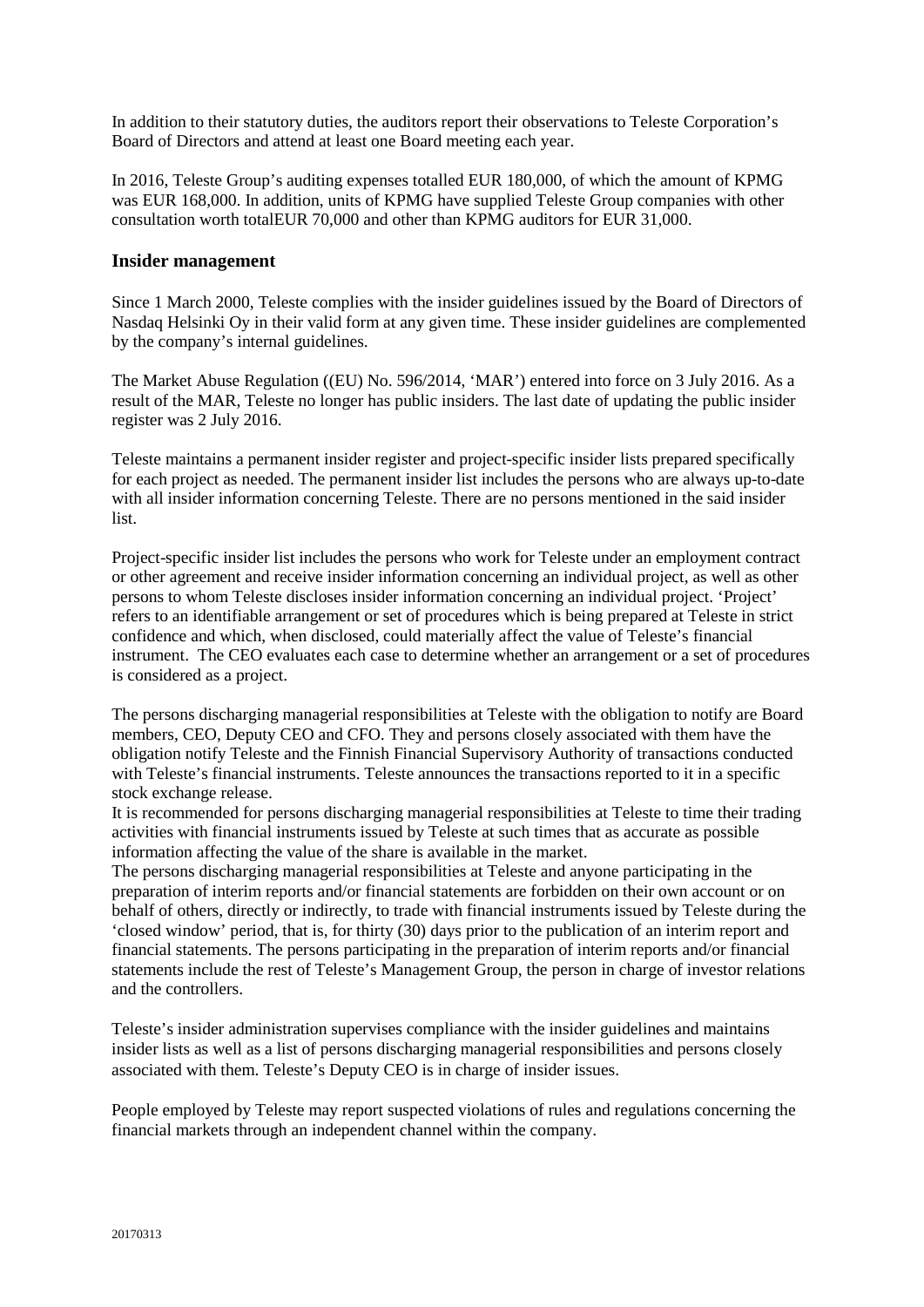# **Internal supervision, risk management and internal auditing**

## Internal supervision

Teleste's internal supervision is designed to support the implementation of the strategy and to ensure the achievement of the specified goals, compliance with the regulations as well as the reliability and and correctness of the conducted financial reporting. Internal supervision is based on Teleste's values and corporate culture, as well as on mutually supporting structures and processes within the Group and operational levels. The management of the Group and the business units monitor the internal supervision as part of their normal managerial duties, while the Board evaluates and verifies the appropriateness and efficiency of the internal supervision. In both business areas, the management of the business unit, supported by Teleste's centralised controller function, is responsible for compliance with the principles of internal supervision on all levels of the areas.

## Risk management

The Group's risk policy and its principles and objectives are subject to approval by Teleste's Board of Directors. Risk management is based on the strategic and business goals of Teleste Group. Risk management aims to ensure the achievement of business goals, so that material risks affecting business operations and posing a threat to the achievement of goals are identified and continuously monitored and evaluated. The risk management methods are specified and the implementation of risk prevention is attempted through the same. In addition, any risks that for economic or other reasons are reasonable to insure, are aimed to be covered by insurance. In risk management, the regular evaluation of most significant risks and exercising control thereof in a cost-effective manner are emphasized. Risk management supports the business operations and generates added value that promotes decision-making and goal-setting by the management in charge of business operations. Monthly reporting constitutes part of the risk management system. A part of the risk management system is monthly reporting by which, in particular, the development of the orders received, turnover, order backlog, deliveries, trade receivables and cash flow is monitored and, through the same, the profit development of the entire Teleste Group. The Board of Directors annually reviews essential business risks and their management. Risk management constitutes an integral part of the strategic and operational activities of the business areas. Risks are reported to the Board on a regular basis.

Teleste's risk management system covers the following risk categories, among others:

- strategic risks
- operational risks
- financial risks
- interest group risks
- personnel risks
- property and business interruption risks

# Internal auditing

The internal auditing unit is in charge of the internal auditing of Teleste and its subsidiaries. The results are reported to the designated member of the Board. In addition, the summary of the internal audit report is presented to Teleste's Board of Directors twice a year. Internal auditing evaluates the efficiency of the processes regarding risk management, supervision, management and selected functions, and makes proposals for their improvement. The expertise of bodies external to the auditing unit is used in the implementation of auditing as needed. In addition, internal auditing carries out special tasks assigned by the management. Internal auditing covers all the organisational levels. The external auditor participates in the choosing of the priorities of internal auditing and the assessment of results.